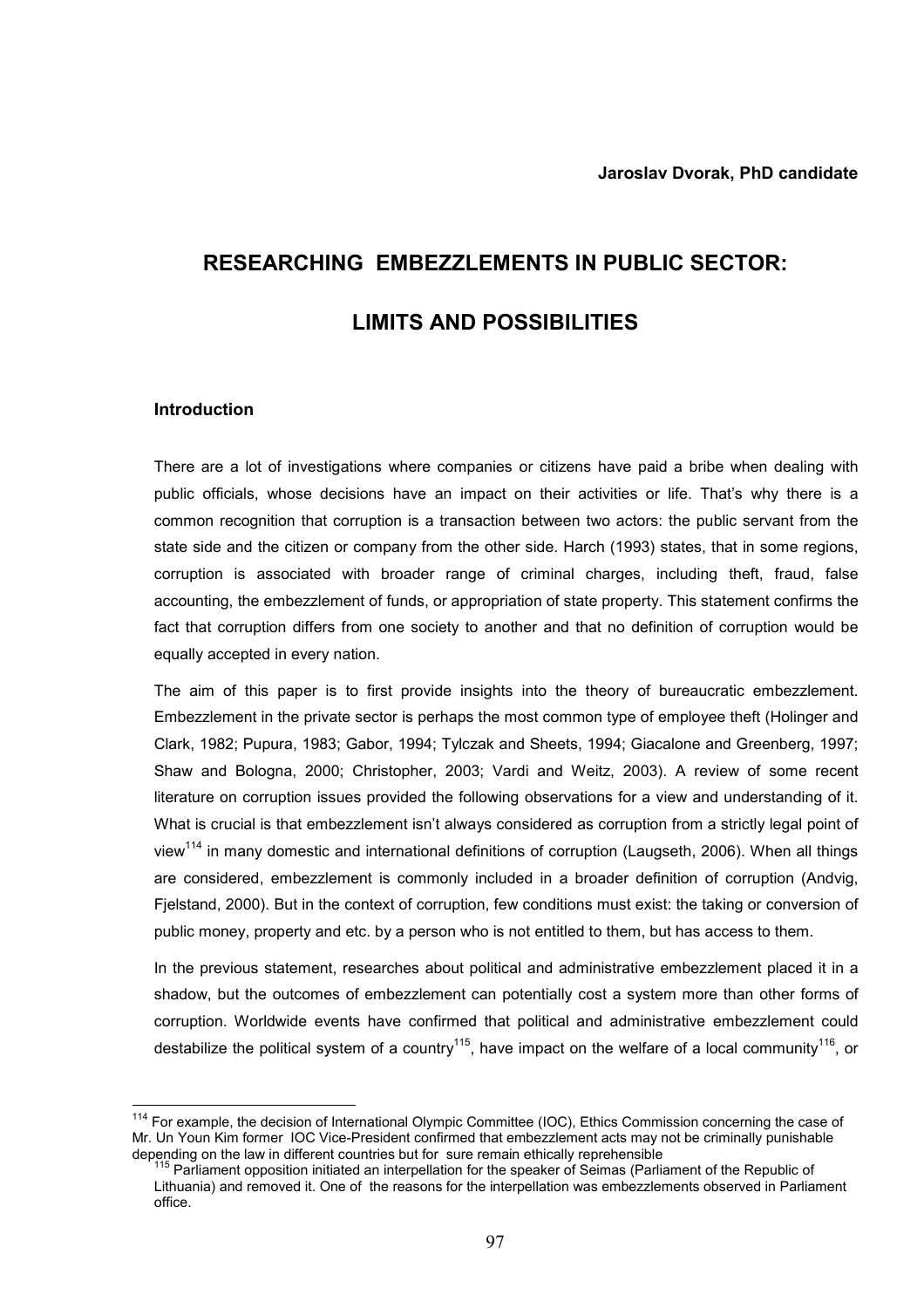may suspend the transfer of development aid to poor countries. Even Catholic Church dioceses were the subject of various embezzlements (West, Charles, 2000). These particularly apply to the theft of public funds, which have been studied less and poorly documented. Although public agencies record information on the extent of embezzlement and errors for their internal control activities, they rarely share it publicly. At the same time, embezzlement seriously tarnishes the reputation of the institution where the official is employed. Indeed, officials are abusing the public trust too.

## The definition of corruption vs embezzlement

<u>.</u>

Embezzlement is mainly defined as the theft of resources by persons entrusted with authority and control over these valuable resources. It occurs when disloyal employees steal from their employers (Andvig, Fjelstand, 2000). Other authors like Crayton confirmed that embezzlement is the illegal use of, or theft of property that belongs to someone else (in our case a public institution or the state) that has been entrusted to their care (Crayton, 2003). Generally, property is defined as including money, goods, chattels, or anything of value. Intangible personal property or commercial paper such as checks, promissory notes, bonds, stocks, and written documents such as deeds or contracts, may also be the subject of embezzlement (The Gale Group, Inc. 1998).

Valuable remarks about what corruption is and what can be defined as corruption were provided by Lamsdorff (2004), who's noted that when the size of funds involved in the deal is small, the official is simply lazy and the term of corruption seems inappropriate. However, in cases involving large-scale deals and embezzlement the term of corruption may be considered as appropriate. Although Lamsdorff doesn't finish his statement because he recognized that this may only be appropriate for some observers, there aren't common consequences in this sphere due to the differences in our political philosophy, attitudes and values.

Accordingly, with Crayton's definition, embezzlement can be explained as illegal and dishonest behaviour where the public interest is crucially affected. Thus, embezzlement can derive from the impression that "everyone is doing it" (Graziano Breuning, 2004). In political terms this is called graft, which is when a political office holder unlawfully uses public funds for personal purposes. Although Ross (2002) noted, that there aren't common consequences regarding how to define political crime because different scientists normally provide their own definitions of political offenders.

Different forms of the embezzlement are found in current literature. Researchers and experts aren't in agreement about a common description of embezzlement and some of them (Turner, 2002) introduce each form as different type of crime, or simply theft (United Nations Office on Drugs and Crime, 2004):

<sup>&</sup>lt;sup>116</sup> The case of Roslyn school in USA. Between 1996 and 2004, the period covered by the audit, the group of highranking school officials – the superintendent, the finance director, and 30 others who benefited to lesser degree by way of unauthorized salary hikes, unauthorized school contracts, unauthorized money delivered in a variety of creative ways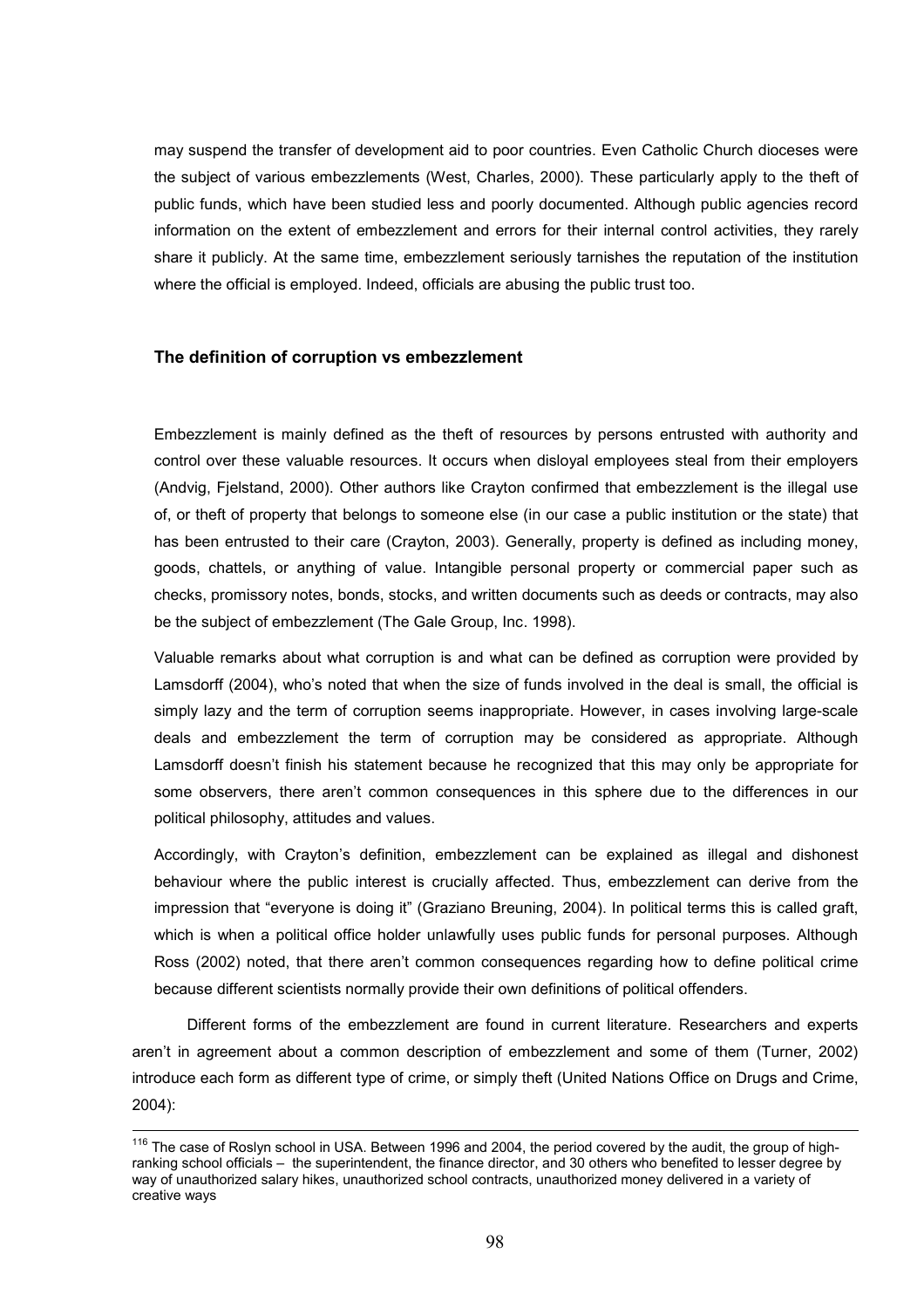1. Tax embezzlement

 $\overline{1}$ 

- 2. Illegal transfer of public funds to an embezzler's own account
- 3. Foreign aid transfer to a political party account
- 4. Illegal receipt of government property
- 5. Bureau personnel use for private benefit
- 6. Salary payments for non-exist persons
- 7. Speculation in raw materials and finished products through a dual-price system
- 8. Increased government spending as a desire to increase bureau power or on frivolous projects
- 9. Illegal allocation or transferring of public funds between national and sub-national entities
- 10. Speculation in the stock and real estate markets with public funds
- 11. Falsification of scientific research data enabling misappropriation of funds received for research purposes from private and government research funds

Such differentiation in the forms of embezzlement provides knowledge and a perception of how political power is actually wielded from country to country. At the same time, those forms provide us with a deeper insight into how the "ownership" of public goods will survive in different public administration systems.

The notion of lawless behaviour is equal to the illegal moneymaking term provided by Banerjee in this endeavour to explain why the government makes it illegal to make money. Normally, the government deals with public money, public property and the use them for the delivery of public functions. However, different governments, depending on the level of democratisation in the country, keep this money in secret<sup>117</sup> and quite often put it into activity without informing the citizens about how they spent it (Fennel, 2004). At the same time, a lack of transparency is visible in public enterprises, which possess a power<sup>118</sup> more or less like that of the government bureaucracy. The basis of public enterprise power resides in their expert knowledge of public service delivery aspects that the customer finds credible.

Actually, a recent case in Lithuania confirmed how heat suppliers can manipulate society without providing information to the public. The National Control Commission for Prices and Energy (NCC) regulates heat supplier price setting principles and the prices themselves, plus the defence of customer rights. In addition, the local municipality board must approve prices too. In the end of the year 2006, heat suppliers started to appeal to the Commission for an increase in the central heating price for the next year due to the gas price increase. However, not one of the suppliers had provided information about their profits during the last few years (this information is not available on the company web sites also), and only after the citizens and politicians pressured them, did the Commission publish them. This happened because the heat suppliers are not required to publicly

 $117$  For example, in Pakistan, secrecy is the part of organizational culture in the governmental institutions, which is largely based on a large number of laws, rules and instructions provided issued by government.

<sup>&</sup>lt;sup>118</sup> According United Nations Conference on Trade and Development (UNCTAD), World Investment Report 2005, European public services providers (Vodafone, France Telekom, Deutsche Telekom, E.On, Electricite de France, Telefonica, Deutsche Post World Net and etc. are dominating of the UNCTAD's list of the top fifty transnational corporations in the world.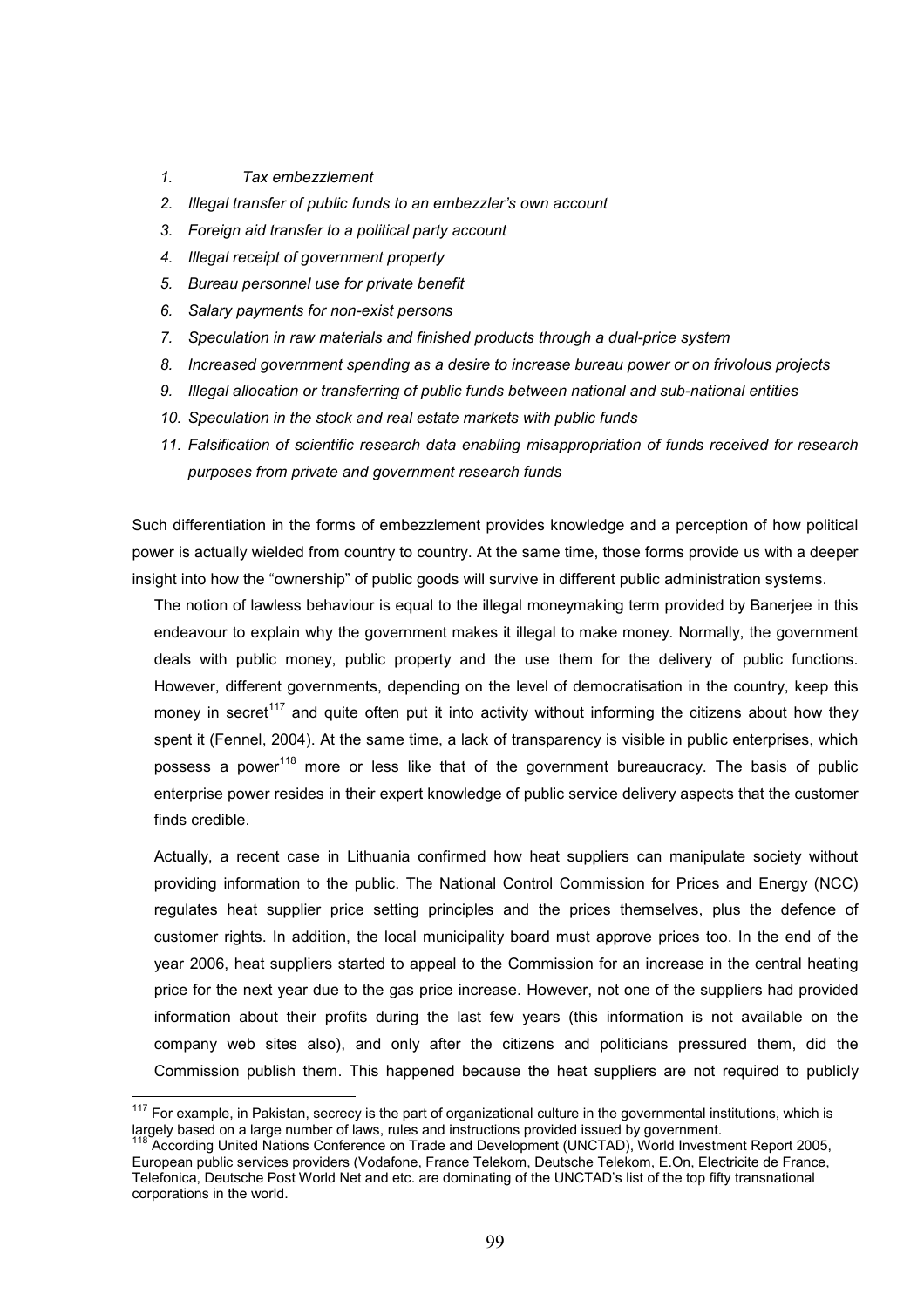notify market participants on the following matter. But when we are talking about a public monopoly and the citizens' money, should this really be the case?

In theory, transparency and corruption should be inversely related, in that more transparency in public government should mean less scope for corruption, and that dishonest behaviour would become more easily detectable, punished and discouraged in the future. In choosing embezzlement, public servants provide themselves with a possibility to increase their income above what has been estimated by law and more than most people earn in a lifetime. It sounds like an illegal privatisation of the working place by public servants. Instead of fair and efficient work for common aims, such official loss of transparency means that everyone in the organisations becomes blind to producing value and performing well.

#### Embezzlement is a legitimate tool of governance in the post-communist era

 The situation in the former Soviet Union and Eastern and Central European countries after the failure of the communist regimes has created another example of where embezzlement became the legitimate source of governance. The embezzlement came together with a new incarnation of the classical economic liberalism that proclaimed "the market" as the proper guiding tool by which society should transition and organize their economic lives (MacEvan, 1999). In terms provided by Killias (2006), such changes can be defined as "breaches": new opportunities to commit embezzlements that arise in the environment of everyday life due to the technological and/or social development. Many legal acts were issued to enable illegal actions (Sajo, 2002) and the current anticorruption legislation has proved to be more of a hindrance than a help. That's why embezzlement became a substitute for institutional and legal reforms.

A society in transition faces a very different set of changes – economic, socio-cultural, political and technological – than those of Western societies before. In this case, the choice of embezzlement as a legitimate means is explained by rational choice theory. According to this theory, individuals act in pursuit of various goals and interests and choose their actions in order to satisfy their own welfare more efficiently than any collective goals (Banerjee, 1997). Whereas, rational-choice approaches are usually associated with self-interested desires and targets (Knight, 2002). Such an economically rational manner exists throughout decision-making and compliments it by enjoying the power that provides maximum benefits not to the state, but primarily to the politicians and administrators involved in the embezzlement.

Countries in transition have showed that embezzlement is described as a habit where stealing from the government is a norm. The collapse of the Soviet Union has provided opportunities for embezzlers to introduce their illegal behaviour masked as fighting against the communist regime. Such motivation to adopt a political label for the following crime is due to its ideological aspects. This fighting has often taken on the form of stealing government property and selling it on the black market. Across transitional societies it is assumed that people choose efficient means to achieve their ends. Indeed, this assumes that people were motivated by public interest. However, it now requires a change in culture that isn't easy to achieve quickly.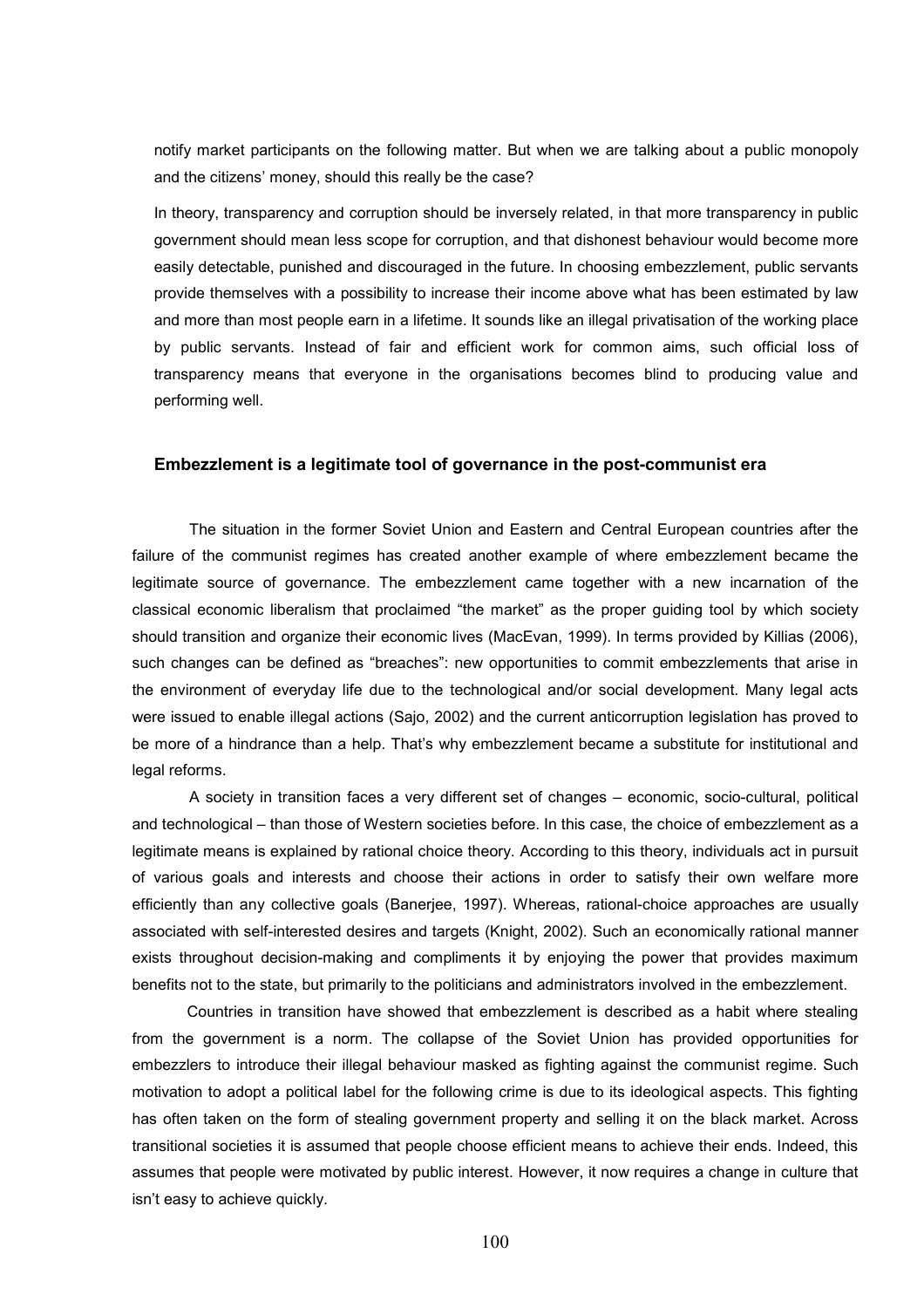The domination of embezzlement as a form of corruption was observed in the beginning of the privatisation process, where single persons misappropriated and managed state enterprises. Privatisation of the public sector was one of the variables that created *traumas* for citizens as they became unemployed. A process that was not transparent and was usually corrupt influenced the income of the state and the welfare of its citizens (Dvorak, 2006). On one hand, weak legal and democratic structures became a base for illegal state empowerment from the Western point of view. On the other hand, the first post-communist governments own large amounts of land and public property but have very low level of consciousness about the "ownership" of public goods.

Quite often, embezzlement occurs at the highest levels of organizations. Why do so many high level officials exhibit deviant behaviour? One assumption is that only high level officials can be involved in the process of embezzlement due to their access to the funds. It looks strange that only high level officials mainly take part in wrongdoings alone.

In post-communist countries, officials are taking advantage of the absence of a financial infrastructure. Oftentimes, embezzlers have direct access to the assets and records. Apparently, support or aid money is usually transfered to other countries. In such cases, an official has power of attorney to manage the account and misuse it by paying large amounts to other accounts. Fraudulent methods can be used: forged documents (making false reports for refunds), a non-existent company run by friends, and the law of forgery (the material altering of a document with the intent to defraud) comes into play. Forgery may also be the entry of false passwords into a computer to gain access and use the computer to defraud.

## Initiatives against corruption

What the public sector can do in prevention of embezzlements:

- Controls of transparent financing of political parties are necessary.
- Implementation of United Nations Convention Against Corruption is necessary.
- Proper transposition and implementation of "Commission Directive 2000/52/EC of 26 July2000 Amending

Directive 80/723/EEC on the Transparency of Financial Relations Between Member States and Public

Undertakings" by EU member states is necessary.

• A proper law concerning conflict of interest is necessary (Pachmann, Dvorak, 2008).

Public sector when is corrupted cannot be expected to fight corruption effectively. Involvement of private sector and civil society is necessary. It is important that those countries which receive aid or European Union Structural Funds money have a greater say in how the aid money is spent so that the aid can flow in the long-term perspective. Donors should focus more on the *outcomes* of this policy. In almost every case, countries with high levels of corruption must compete to receive aid, but those with good governance have many less obstacles in obtaining funds.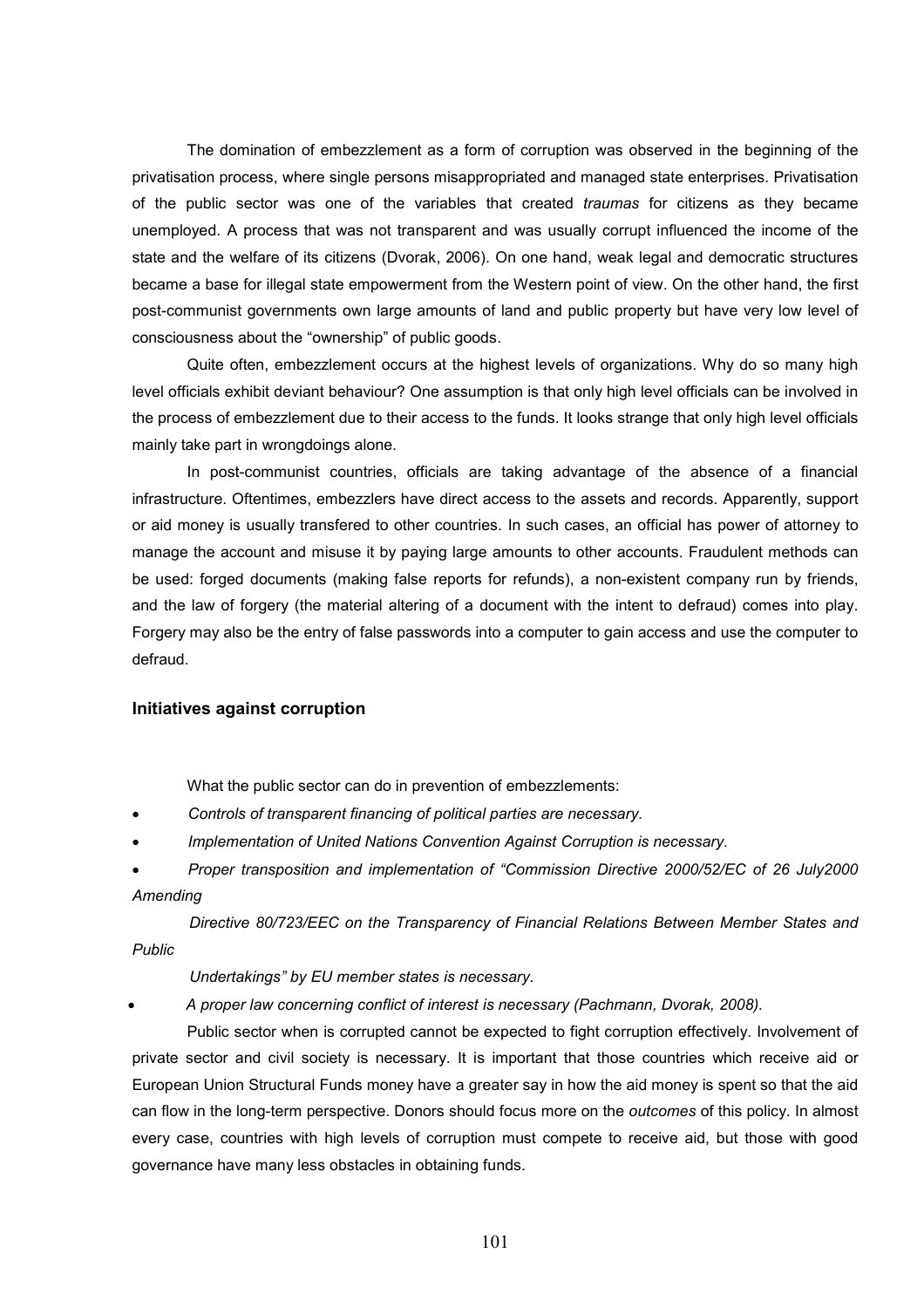## **Conclusions**

Embezzlement is the concept that simply defined as one of the forms of corruption. Today, the term embezzlement in public sector is mostly used to indicate stealing of public money or unlawful use of public property for private benefits. During the past research most attention has been given to the corruption impact on the foreign direct investment level, correlation between re-election and political corruption, corruption in public procurement and etc., however researches on political and administrative embezzlements placed it in "shadow", although embezzlement for political and administrative system can cost more than other forms of corruption. That's why embezzlement is likely an act of double taxation as quite often it remains invisible but the losses are large and have collective impact.

 The implications of embezzlement can lead to citizen's mistrust of their government. In practise, corruption destroys people's trust in government institutions and tarnish it reputation. Problems also arise in the delivery and quality of public services as well as infrastructure and have a direct connection with public expenditures. Apparently that embezzlement lowers the quality of public infrastructure because corrupt governments may display predatory behaviour in deciding how to distribute public expenditures, for example road construction and irrigation system.

Abstract. Embezzlement can be fundamentally described as an internal form of corruption and examples may be found across a wide range of countries at various levels of development. This form is different from other forms of corruption. Usually, traditional forms of corruption require the involvement of a client in a deal that creates a situation or demand for the deviant behaviour. In short, we can say that an external "bait" must exist either in the form of the client's offer to pay or in the form of an official desire to deliver a corrupt service. In the case of embezzlement, a public official benefits himself through harming his employer.

KEYWORDS: Corruption, embezzlement, transparency, public sector, officials

#### References:

- 1. "embezzle". In Answers.com. West's Encyclopedia of American Law, (The Gale Group, Inc, 1998). http://www.answers.com/topic/embezzlement, accessed January 12, 2007.
- 2. Andvig, J. Chr. and Fjelstand, O.H. (2000). Research on Corruption. A Policy oriented survey. Chr. Michelsen Institute & Norwegian Institute of International Affairs
- 3. Banerjee, A. V. (1997). A Theory of Misgovernance. The Quarterly Journal of Economics. p. 1289-1332
- 4. Graziano Breuning, L. (2004). Grease less How to Thrive without Bribes in Developing Countries. System Integrity Press
- 5. Broadman, H. G., Recanatini, F. (2002).Corruption and Policy: Back to the Roots. Policy Reform Vol. 5, p 37-49
- 6. Christopher, D. A. (2003). Small business pilfering: the "trusted" employee(s). Business Ethics: A European Review. Vol.3, p. 284-297 .
- 7. Crayton, C. A. (2003). The Security+ Exam Guide. Charles River Media.
- 8. Dvorak, J. (2006).Corruption. Encyclopedia of World Poverty, ed. Mehmet Odekon. Sage Publications Inc,
- 9. Fennell, M. (2004). The American Way. IUniverse
- 10. Gabor, T. (1994). Everybody does it! University of Toronto Press
- 11. Giacalone, R. A., Greenberg, J. (1997). Antisocial Behaviour in Organizations. Sage Publications Inc.
- 12. Harch, E. (1993). Accumulators and Democrats: Challenging State Corruption in Africa. Journal of Modern African Studies. Vol. 31, p. 31-48.
- 13. Hollinger, R. C., Clark, J. (1982). Employee deviance: A response to the perceived quality of the work experience. Work and Occupations. Vol. 9, p. 97-114.
- 14. Killias, M. (2006). The Opening and Closing Breaches. A Theory on Crimes Waves, Law Creation and Crime Prevention. European Journal of Criminology. Vol. 3, p. 11-31
- 15. Knight, J. (1992). Institutions and Social Conflicts. Cambridge University Press